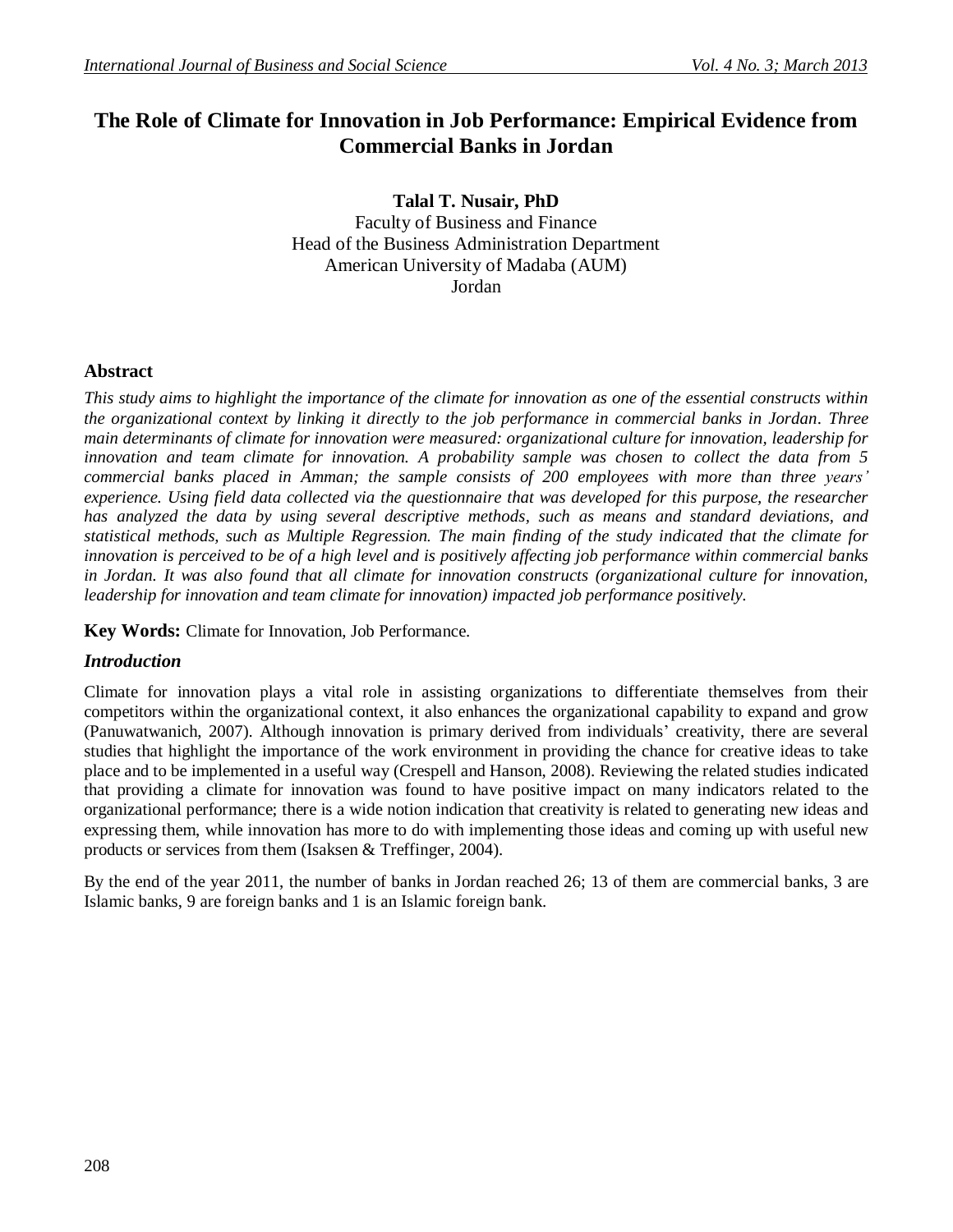

**Figure1: Domestic and Foreign Banks in Jordan (2011)**

Source: Central Bank of Jordan<http://statisticaldb.cbj.gov.jo/index?action=level4>

The current challenging situation in the banking industry in Jordan and the region resulted from the Arab revolutions (Arab Spring) that started at the end of 2010 and had affected the financial situation of countries and organizations on both levels, Public and Private. That encouraged the conducting of this study to highlight the importance of climate for innovation as one of the essential constructs within the organizational context by linking it directly to the job performance in commercial banks in Jordan. This study is expected to contribute to the body of knowledge related to the climate for innovation in developing countries. The study hypotheses will be presented and tested, and accordingly the study results and recommendation will be provided for the searched organizations and for future researchers.

# **Climate for Innovation**

"Climate for Innovation" is defined in the study of Sarros et al. (2008) to be:*" the degree of support and encouragement an organization provides its employees to take initiative and explore innovative approaches are predicted to influence the degree of actual innovation in that organization '.* 

The study of Panuwatwanich et al. (2007) identified three sub-factors of organizational culture for innovation that was concluded from many related literature:

- 1) Creativity stimulation and encouragement: this factor is related directly to the motivation of developing creative ideas and being flexible enough to accept risk taking by having risk tolerance and accept losses related to creative efforts failure.
- 2) Freedom and autonomy: this factor indicates the freedom that the organization provides to the workers to run their own work using their own methods and the appropriate tools.
- 3) Resource allocation: resources are considered essential to communicate creative ideas. The availability of time, money, training resources and tools is considered important to enhance innovation process.

In this study, the climate of innovation is examined as an important factor that enhances organizational job performance. It was perceived by many researchers that supporting the employees to choose and explore different tools and methods to run their tasks, and to experience transferring their creative ideas into an innovative product, enhances the organizational innovation outcomes (Sarros et al., 2008). Previous studies indicated that the leadership practices are perceived to facilitate creating climate for innovation (Ubius and Vanhala, 201). Transformational leaders were also captured to enhance the climate for innovation through the main characteristics of transformational leadership (articulates vision, provides appropriate role model, fosters the acceptance of goals, sets high performance expectations, provides individual support and provides intellectual stimulation) (Sarros et al., 2008), also it was found by the study of Damanpour and Schneider (2006) that climate for innovation is directly affected by managers practices.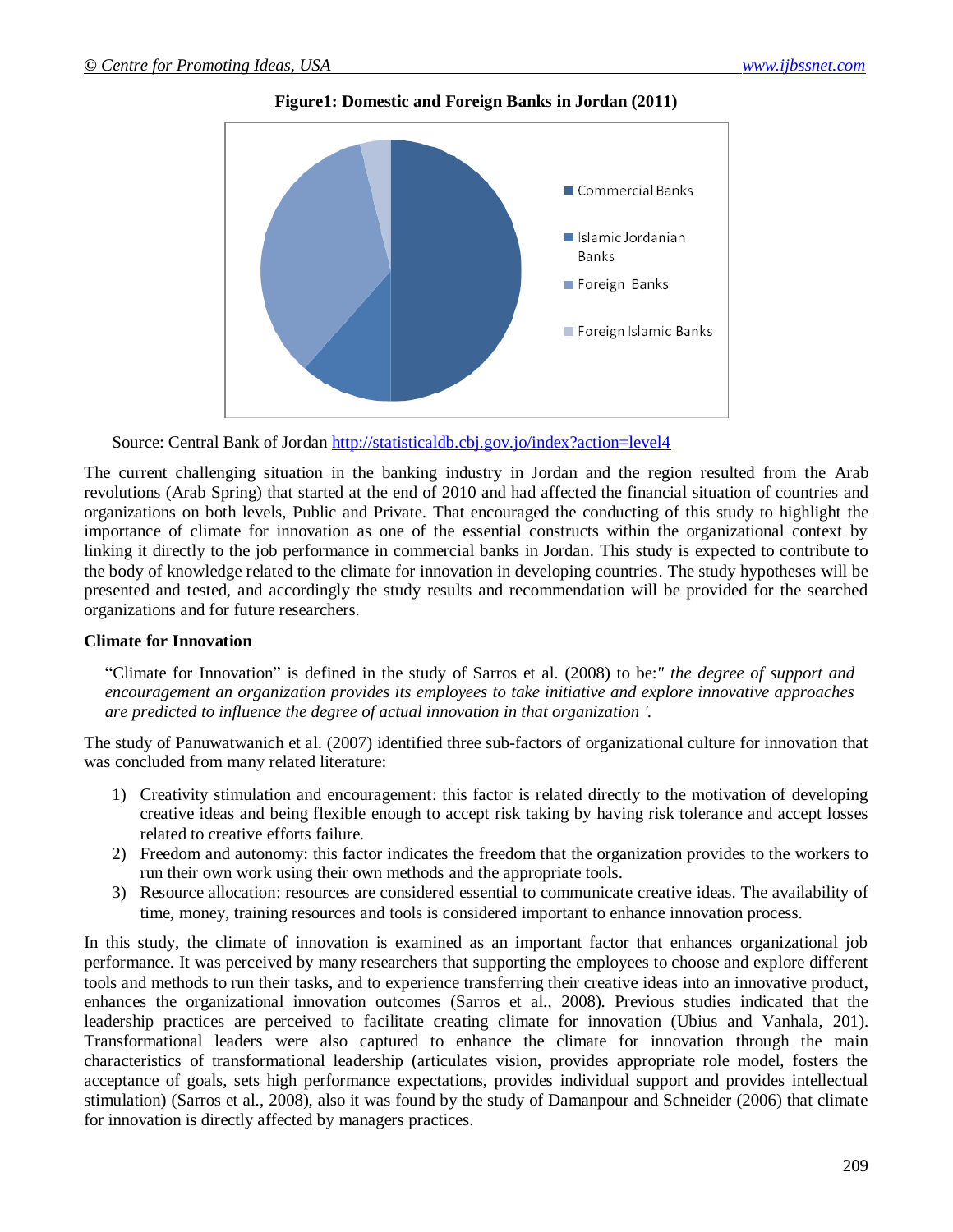Climate for innovation is considered an important motive and determinant for innovative behavior within the organizational context. The climate was defined to be "a shared and enduring molar perception of the psychologically important aspects of the work environment" (Ashfort, 1985) as cited by (Panuwatwanich et al, 2007). The study of Panuwatwanich et al. (2008) concluded that most of the literature related to the climate for innovation distributed it to three main constructs: organizational culture for innovation, leadership for innovation and team climate for innovation and they detailed each construct as follows:

# **Leadership for Innovation**

In many studies, leadership was perceived to play a vital role in enhancing the creative thinking capacity for individuals and innovative outcomes through the many practices that support innovative efforts and provide risk tolerance, so the individuals feel more confident to express and implement their innovative ideas. Transformational leadership was highlighted to enhance subordinates' innovative outcomes by stimulating them intellectually and motivate them to think "out of the box", and encourage them to exceed the expected performance by challenging their selves and prove that they can achieve more. Panuwatwanich et al. (2008) summarized the main leadership roles in enhancing the climate for innovation in the following:

- 1. Create, articulate the vision of the future and inspire followers toward achieving it.
- 2. Always seek new ideas, methods, approaches, and techniques to employ them in the work environment and for problem solving.
- 3. Motivate followers to use their own ideas, improve their capabilities and provide them with the resources to achieve that.
- 4. Monitoring the followers' progress and behaviors to know exactly where improvements should take place.
- 5. Creating a shared resources culture that makes it more acceptable for the individual to share his resources with others within the entire organization.
- 6. Enhancing employees' involvement in the decision making process.

# **Team Climate for Innovation**

Working within a team is perceived to enhance the innovation performance, as shown in the study of Dionne et al., which indicated that innovation is one of the key indicators that determine the team effectiveness (Dionne, et al., 2004). Working within a team is also considered a key to enhance the creativity and innovation, the study of Mumford et al., (2008) indicated that diversity within the team consisting of different members with different education and experience will enhance the creativity level and improve the team's ability to come up with new ideas.

Four essential factors where conceptual to form "team climate for innovation" were originally proposed by West (1990) as cited by Panuwatwanich et al. (2008):

- 1. Vision: creating a shared vision and objectives that will assist team members to unify their efforts toward achieving the same goals and objective and getting inspired with the same future vision.
- 2. Participative safety: this factor reflects the extent to which team members are allowed to be involved in the decision making process without any fear of being punished or criticized.
- 3. Task orientation: team members within an innovative climate are high quality oriented, also as they perceive a shared vision, their objectives and goal is obviously reflected in the tasks, processes and strategies that they perform.
- 4. Support for innovation: reflects the extent to which team members are expected and motivated to introduce new ideas related to their tasks.
	- Organizational Culture for Innovation

Many scholars combined both organizational culture and innovation while considering the climate for innovation. Eisenbeiss et al. (2008) found that the support for innovation and climate for excellence are key factors to enhance teams innovation, while Sarros et al., (2008) argued that both organizational culture and climate are inter-related, where the culture concerns behaviors and beliefs, while the climate is focused about perceived impact of people of performance and the organization's openness to change and its provision of resources to be innovative.

Based on the literature review, the main characteristics of organizational culture for innovation are as follows Panuwatwanich et al. (2008):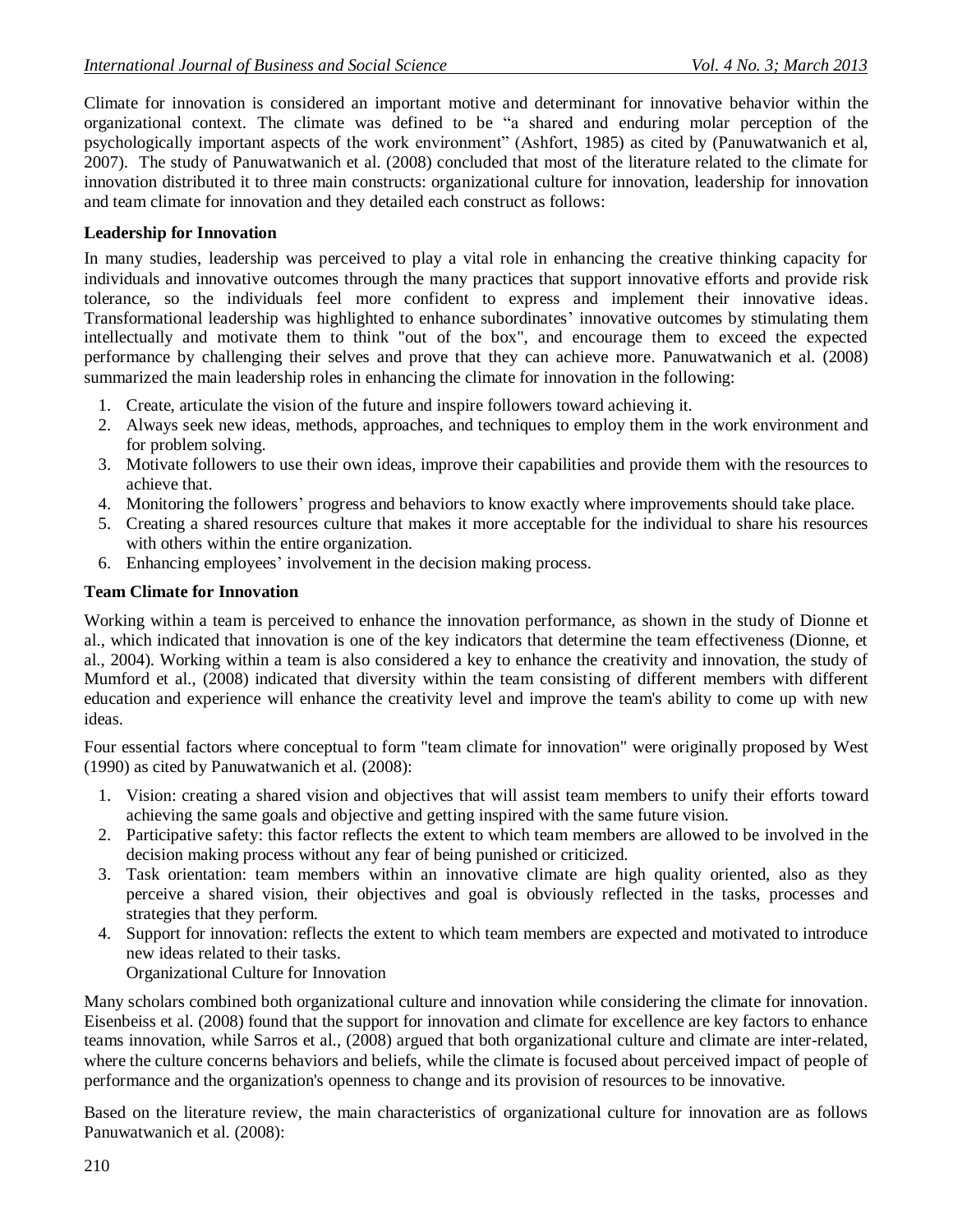- 1) Organizational culture for innovation is perceived to have high freedom and autonomy.
- 2) Organizational culture for innovation is also characterized by being more flexible and risk tolerant.
- 3) Within the innovative culture new ideas and creative efforts are recognized, appreciated and rewarded.
- 4) Resources availability: the innovative culture provides individuals with the necessary resources to enhance their creative thinking ability and provide them with the required tools to implement their ideas when applicable.

# **Job Performance**

The literature review of the job performance indicated that it depends on perception, values and attitudes (Pushpakumari, 2008). Many studies highlight different organizational determinants and examined their impact on Job performance, such as job satisfaction, rewards, training, wages growth, employees stress, and motivation and so on.

Job performance is a core interest for any organization as it reflects the organizational productivity by reflecting the employees' ability to attain the goals as planned. In the study of Cook (2008), the researcher argued that the definition of the job performance should focus on the behavior not the outcomes, because if the outcomes is the determinant of the job performance the employee may adopt the easiest way to get the job done regardless the quality of the methods and tools, on the other hand considering the job related behaviors will enhance the organizational ability to underline weaknesses and mistakes more effectively and accurately. The study indicated that job performance is not a consequence of behavior, it is a behavior itself. Borman, and Schmit (1997) defined job performance as behaviors with an evaluative aspect, cited by Cook, (2008), this definition indicated that job performance should be able to be measured in order to deliver the desired outcomes. Job performance was also defined as "*a function of individual ability and skill and effort in a given situation (Porter and Lawler, 1974)*" as cited by Pushpakumari, (2008).

In this study, the researcher will employ the performance measures used by Pushpakumari (2008) in the study that linked job satisfaction with rewards and job performance. The following are the main performance indicators:

- 1) Effort extended to the job
- 2) Time effort
- 3) Knowledge effort
- 4) Responsibility
- 5) Performance targets
- 6) Punctuality
- 7) Absenteeism
- 8) Relationship with others
- 9) Loyalty
- 10) Submitting new ideas
- 11) Initiatively
- 12) Dependability
- 13) Obedience
- 14) Reliability and accuracy

# **Research Problem and Questions**

The main problem of the study stems from the key role of innovation in enhancing organizational growth. Organizations in Jordan are very new at innovative approaches; for that the researcher found it essential to measure the availability of climate for innovation within the commercial banks in Jordan, as they are considered leaders in adopting the new technological and innovative approaches to cope with international financial institutions. This study is also aiming to link between climate for innovation and job performance of Jordanian laborers in order to provide the decision makers in different organizations (especially in commercial banks) with the feedback about the impact of providing a high climate for innovation on job performance.

Also this study will indicate the availability of main factors related to the climate for innovation such as leader for innovation, team climate for innovation and organizational culture for innovation.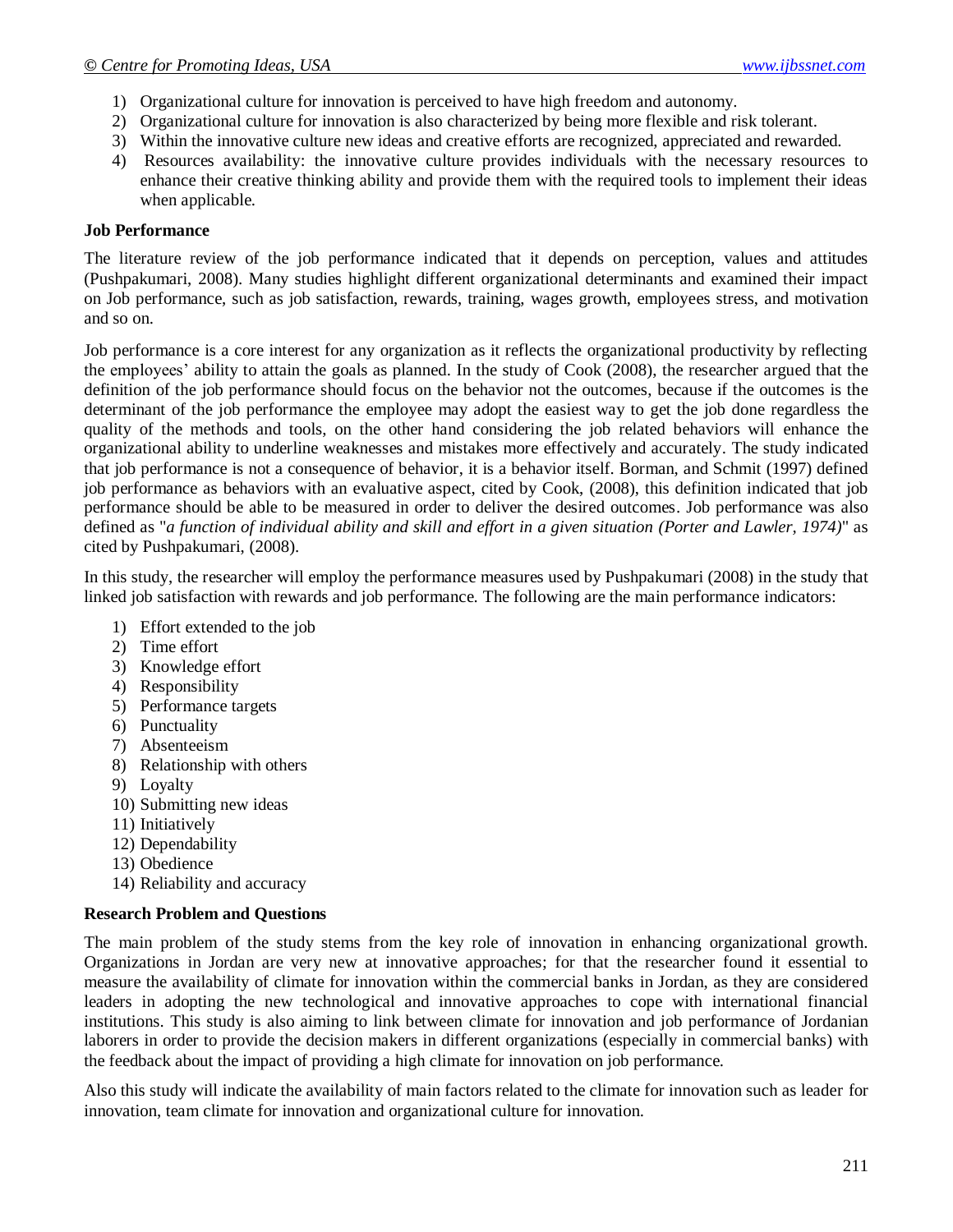Theoretically, the main question of the study is:

- Does the climate for innovation within Jordanian Commercial Banks affect the employees' job performance as perceived from the employees?

The above question is divided into 4 sub-questions that will be answered in this study

- 1. Does the leadership for innovation within Jordanian Commercial Banks affect the employees' job performance as perceived from the employees?
- 2. Does the team climate for innovation within Jordanian Commercial Banks affect the employees' job performance as perceived from the employees?
- 3. Does the organizational culture for innovation within Jordanian Commercial Banks affects the employees' job performance as perceived from the employees?
- 4. What is the level of the climate for innovation provided by commercial banks in Jordan?
- 5. Does The Demographic Characteristics of Respondents Impact the Relationship between Climate for Innovation and Job Performance within Jordanian commercial banks?

# **Research Hypothesis**

The following null hypotheses will be tested:

- 1. H01: There is no significant positive impact for Climate for Innovation on Job Performance.
	- H011: There is no significant positive impact for Leadership for Innovation on Job Performance.
	- H012: There is no significant positive impact for Team Climate for Innovation on Job Performance.
	- H013: There is no significant positive impact for Organizational Culture for Innovation on Job Performance.
- 2. H02: The demographic characteristics of respondents don't impact the relationship between Climate for Innovation and Job Performance.

# **Research Importance**

This study is important due its field of study, the researcher scanned most of the literature written related to job performance in Jordanian organizations and this study was the only one that linked climate for innovation to job performance. Only a few studies linked innovation and climate for innovation with the job performance, which makes this study a real contribution to the body of knowledge in the researched topic.

The significance of this study to leaders and decision makers in the banking sector in Jordan is that it addresses the importance of climate for innovation within commercial banks. The study findings will provide more validation and examination to the previous studies and it will provide insights that may direct future researchers and educational entities.

# **Research Objectives**

The objectives of this study are as follows:

- 1. Analyzing the impact of organizational climate for innovation on job performance within Jordanian Commercial Banks
- 2. Identifying the level of the climate for innovation including the main constructs (leader for innovation, team climate for innovation and organizational culture for innovation) in the researched organizations.
- 3. Pointing out the main challenges that will be perceived when providing a climate for innovation within Jordanian Commercial Banks.
- 4. The study will conclude a number of findings and results that will lead researchers for future insights.
- 5. Provide the field of study banks with recommendations based on the study results.

# **Research Methodology**

# **Population of the study**

The population of the study is consisted of all the commercial banks in Jordan which counts to be (13) as reported by the Central Bank of Jordan.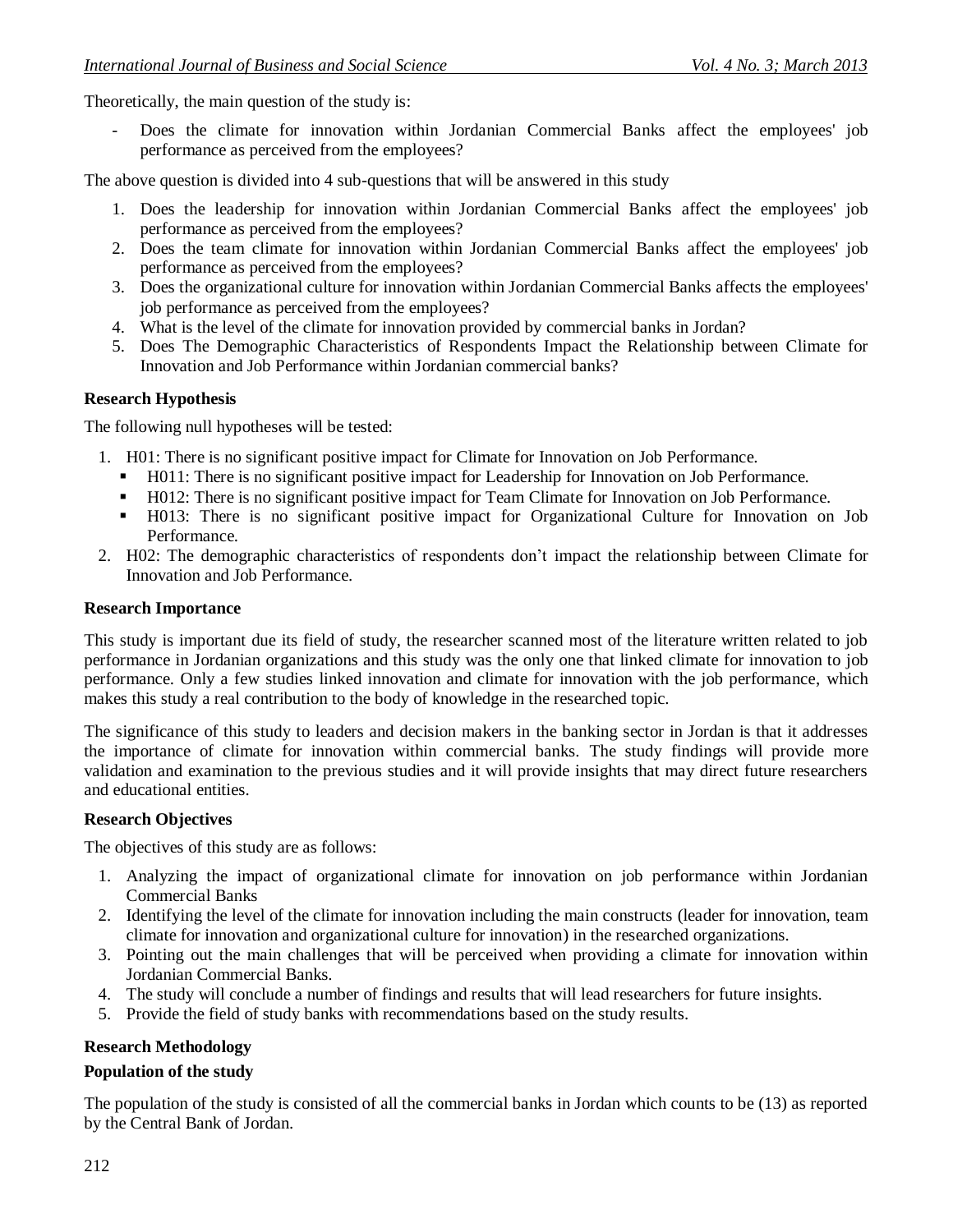# **Study Sample**

For the purpose of answering the research questions and analyzing the research problem, a probability sample consisting of 5 banks (Commercial Bank, Bank of Jordan, Capital Bank, ABC Bank and Bank Al Etihad) were selected to conduct this study. A total of 200 employees with more than 3 years of experience in Jordanian Commercial Banks were chosen randomly to participate in the study.

Participants were invited formally thorough the official channels to participate in the study. The purpose of the study was explained and the participant allowed to decline if he/she did not want to participate. It was assured for the participants that the data that will be provided by them will be completely anonymous and no names will be collected on any of the instruments.

# **Data Collection:**

To enhance the reliability and validity of the study findings, the researcher collected both primary and secondary data as follows:

- **Primary Data:** The researcher developed a questionnaire to be employed as the main data collection tool. The questionnaire was distributed among the study participants. The questionnaire contained 2 parts:
	- **1.** Demographics and personal characteristic information of the sample.
	- **2.** Questionnaire questions.
- **Secondary Data:** this data was collected from the libraries and databases, and include the following sources: the Federal Government, general business publications, magazine and newspaper articles, annual reports, academic publications, library sources, and computerized bibliographies.

# **Measures:**

There are a variety of measures for climate for innovation, but the researcher adopted the one suggested by the study of Panuwatwanich et al. (2008) that divided the climate for innovation into three main constructs: leadership for innovation (7 items), team climate for innovation (8 items), and organizational culture for innovation (5 items). Each of the 20 items were rated on a scale from 1 (strongly disagree) to 5 (strongly agree).

Job Performance was measured using the tool suggested by Pushpakumari (2008), 14 items were articulated to measure job performance in terms of effort extended to the job, time effort, knowledge effort, responsibility, performance targets, punctuality, absenteeism, relationship with others, loyalty, submitting new ideas, initiatively, dependability, obedience, reliability and accuracy. The study participants were asked to rate their level of performance using a five point Lickert scale ranging from 5 (great extend) to 1 (very little).

To measure the level of both climate for innovation and job performance based on the average of the perceived score, Table 1 is provided to indicate the scale:

| Scale     | Classification |
|-----------|----------------|
| $0 - 1.7$ | Low            |
| 1.8-3.4   | Medium Level   |
| $3.5 - 5$ | High Level     |

**Table 1: interpretation of study variables level**

# **Data Analysis and findings**

The researcher analyzed the collected primary data by using several descriptive and statistical methods such as :

- **a.** Descriptive statistics: frequencies, mean and standard deviations.
- **b.** Linear Regression: to test the first hypotheses of the study.
- **c.** Multiple Regressions: to test the second hypotheses of the study.
- **1) Characteristics of Respondents:** the following table (Table 2) indicates the profile of respondents in terms of (gender, age, educational level, experience).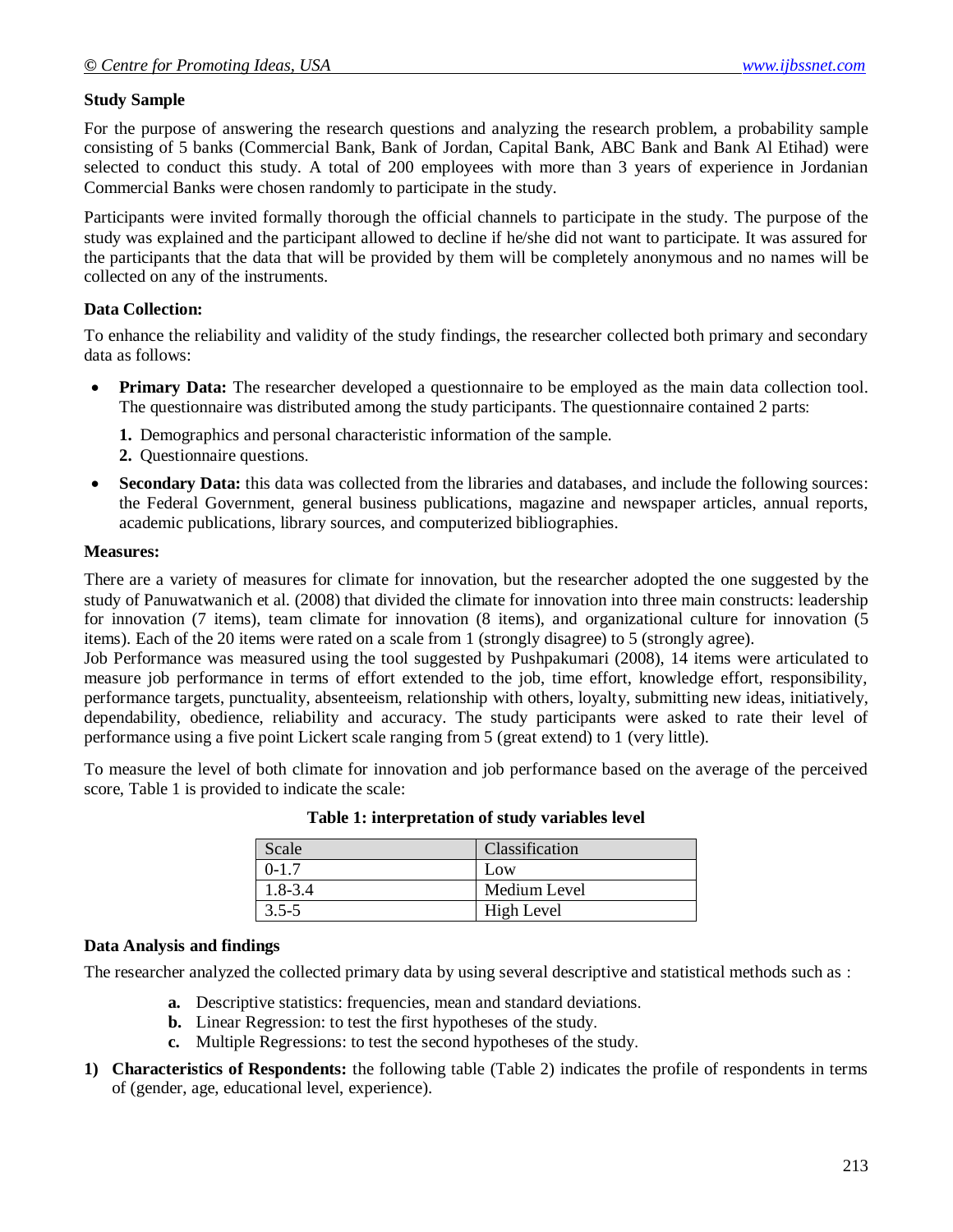| Demographics<br>and        |                   | No. of Items |         |
|----------------------------|-------------------|--------------|---------|
| <b>Personnel Variables</b> | Categories        |              | Percent |
| Gender                     | Female            | 86           | %43     |
|                            | Male              | 114          | $\%57$  |
|                            | Total             | 200          | %100    |
|                            | Categories        | No. of Items | Percent |
|                            | Under 30 years    | 30           | %15     |
|                            | From 31-40 years  | 97           | % 48.5  |
| Age                        | From 41-50 years  | 53           | %26.5   |
|                            | Over 50 years     | 20           | % 10    |
|                            | Total             | 200          | %100    |
|                            | Categories        | No. of Items | Percent |
|                            | Diploma           | 19           | %9.5    |
|                            | <b>Bachelor</b>   | 133          | % 66.5  |
| <b>Educational Level</b>   | Master Degree     | 39           | %19.5   |
|                            | Ph. D Degree      | 9            | % 4.5   |
|                            | Total             | 200          | %100    |
|                            | Categories        | No. of Items | Percent |
|                            | From 3-5 years    | 20           | %10     |
|                            | 5-10 Years        | 95           | % 47.5  |
| Experience                 | 11 years and more | 84           | % 42.5  |

# **Table 2: Profile of Respondents**

**2) Discussion of results :** the means, standard deviations and the level according to table 1 for the independent variable (Climate for innovation) and dependant variable (Job Performance) is summarised in the following table (table 3).

#### **Table 3: means, standard deviation, level of study variables (Climate for innovation, Job Performance**

| <b>Study Variable</b>                           | Mean | Std. Deviation | Level |
|-------------------------------------------------|------|----------------|-------|
| Independent Variable: Climate for<br>Innovation | 3.63 | 0.626          | High  |
| 1. Leadership for innovation                    | 3.80 | 0.798          | High  |
| 2. Team Climate for innovation                  | 3.50 | 0.735          | High  |
| 3. Organizational Culture for innovation        | 3.60 | 0.923          | High  |
| Dependent Variable: Job Performance             | 3.66 | 0.630          | High  |

The table above indicates the following finding:

- **-** The respondents perceived that the climate for innovation within the commercial banks in Jordan as high.
- **-** The study participants' results indicated that leadership for innovation was rated to be the highest within the climate for innovation compared to both team climate for innovation and organizational culture for innovation, considering that all three of them were perceived to be high.
- **-** Team climate for innovation was perceived to be the lowest among climate for innovation indicators, more evidence is needed to highlight the importance of providing innovative climate among teams in Jordanian Commercial Banks.
- **-** Job performance level as self evaluated by the employees was also perceived to be high and that indicates that employees in commercial banks are satisfied about their own performance and productivity.

# **Testing Hypotheses**

**H01:** There is no significant positive impact for climate for innovation on job performance.

**Ha1:** There is a significant positive impact for climate for innovation on job performance.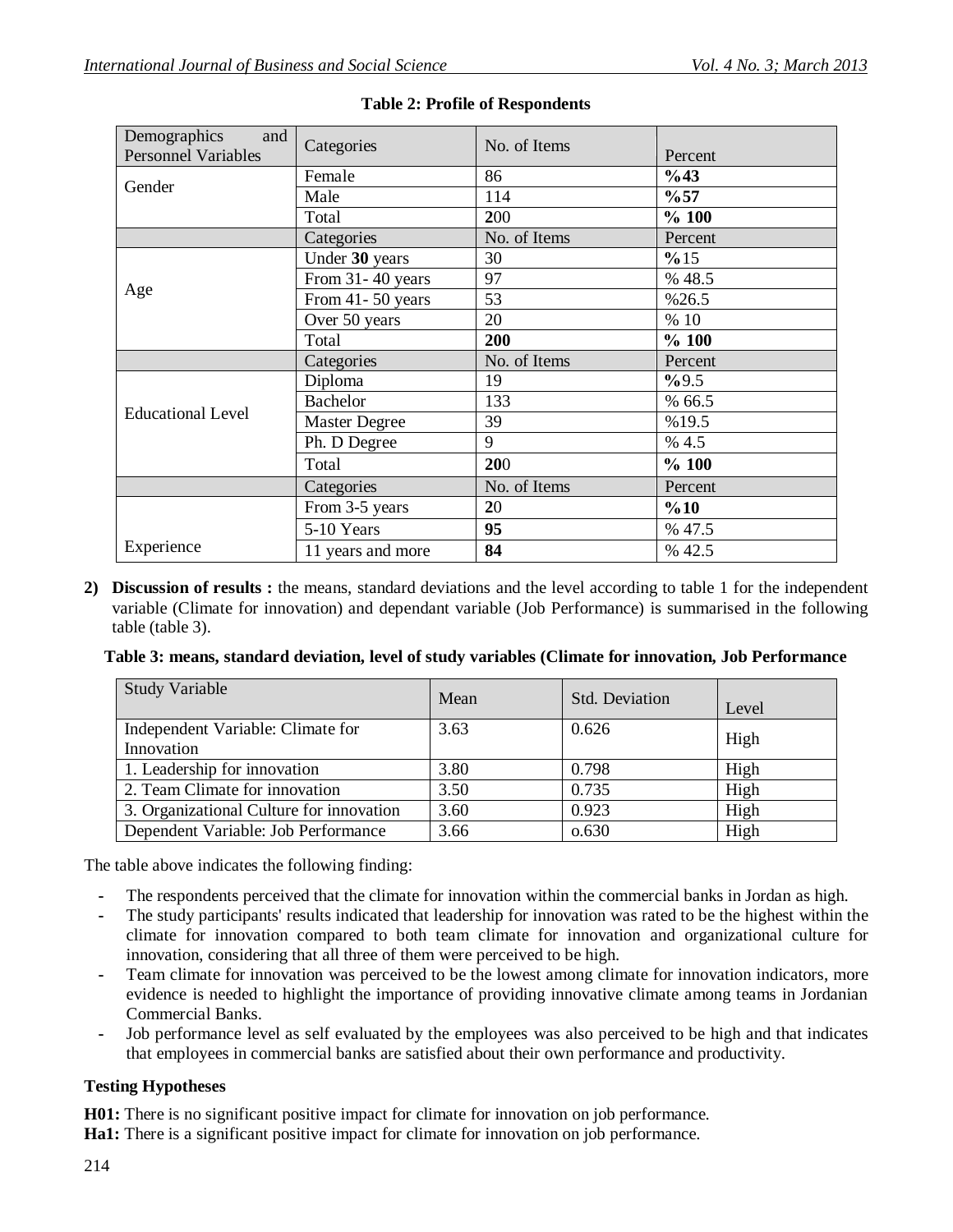| Table 4: Results of one sample T test on H01 |
|----------------------------------------------|
|----------------------------------------------|

|                                                 | m<br>$\sim$                                    | D<br>ĸ              | D <sup>A</sup><br>л | $\sim$ | Sig   | of H <sub>01</sub><br><b>Result</b> |
|-------------------------------------------------|------------------------------------------------|---------------------|---------------------|--------|-------|-------------------------------------|
| $\sim$ $\sim$ $\sim$<br>$\sim$<br>v. <i>∍J∠</i> | $\overline{ }$<br>$\Lambda$<br>∸<br>$\cdot$ TJ | $F F \cap$<br>◡.◡◡∠ | 20r<br>U.SUJ        | 86.86  | 0.000 | 'eiected<br>17C                     |

The researcher used One –Sample Test to examine H01 hypothesis and the results indicated that:  $R^2$  =0.305. That means that the climate for innovation explains 30% of the change in the job performance, the results also indicated that ( $\beta$ =0.552, T= 7.43, F=86.86, Sig=0.000) so as the value of Sig is lower than (0.05), the null hypotheses will be rejected (H01) and we accept (Ha1) which says that there is a significant positive impact for climate for innovation on job performance.

**H011:** There is no significant positive impact for leadership for innovation on job performance **Ha11:** There is a significant positive impact for leadership for innovation on job performance.

#### **Table 5: Results of one sample T test on H011**

|       | <b>PER</b>            | D<br>м                           | D <sup>4</sup><br>V | $\sim$                              | Sig   | of H <sub>01</sub><br><b>Result</b> |
|-------|-----------------------|----------------------------------|---------------------|-------------------------------------|-------|-------------------------------------|
| 0.547 | 49<br>4<br>. .<br>. . | $\overline{a}$<br>-<br>١۷<br>◡.◡ | 0.300               | $\overline{\phantom{a}}$<br>84<br>∸ | 0.000 | רד<br>Rejected                      |

The researcher used One –Sample Test to examine H011 hypothesis and the results indicated that:  $R^2$  =0.300. That means that the leadership for innovation explains 30% of the change in the job performance, the results also indicated that ( $\beta$ =0.547, T= 4.49, F=84.74, Sig=0.000) so as the value of Sig is lower than (0.05), the null hypotheses will be rejected (H011) and we accept (Ha11), which says that there is a significant positive impact for leadership for innovation on job performance.

**H012:** There is no significant positive impact for team climate for innovation on job performance. **Ha12:** There is a significant positive impact for team climate for innovation on job performance.

**Table 6: Results of one sample T test on H012**

|                     | m                               | A     | ${\bf D}^2$<br>ĸ              |       | $\sim$<br>$\mathbf{S19}$ | <b>Result of H012</b> |
|---------------------|---------------------------------|-------|-------------------------------|-------|--------------------------|-----------------------|
| $F \cap T$<br>U.SU. | $\Omega$<br>$\cup\cdot\cup\cup$ | 0.507 | $\cap$ $\subset$ $\cap$<br>◡⊷ | 68.36 | 0.000                    | Rejected              |

The researcher used One –Sample Test to examine H012 hypothesis and the results indicated that:  $R^2$  =0.257. That means that team climate for innovation explains 25.7% of the change in the job performance, the results also indicated that (β=0.507, T= 5.05, F=68.36, Sig=0.000) so as the value of Sig is lower than (0.05), the null hypotheses will be rejected (H012), and we accept (Ha12) which says that there is a significant positive impact for team climate for innovation on job performance.

**H013:** There is no significant positive impact for organizational culture for innovation on job performance.

**Ha13:** There is a significant positive impact for organizational culture for innovation on job performance.

# **Table 7: Results of one sample T test on H013**

|       | m             | A     | D <sup>2</sup><br>ĸ | -                                | Sig   | of $H013$<br><b>Result</b> |
|-------|---------------|-------|---------------------|----------------------------------|-------|----------------------------|
| 0.246 | $\sim$<br>v.v | 0.246 | 0.061               | $\overline{\phantom{a}}$<br>14.I | 0.000 | Rejected                   |

The researcher used One –Sample Test to examine H013 hypothesis and the results indicated that:  $R^2$  =0.246. That means that organizational culture for innovation explains 6.1% of the change in the job performance, the results also indicated that ( $\beta$ =0.246, T= 6.07, F=12.77, Sig=0.000) so as the value of Sig is lower than (0.05), the null hypotheses will be rejected (H013), and we accept (Ha13) which says that there is a significant positive impact for organizational culture for innovation on job performance.

**H02:** The demographic characteristics of respondents (gender, age, education, experience) don't impact the relationship between climate for innovation and job performance.

**Ha2:** The demographic characteristics of respondents (gender, age, education, experience) impact the relationship between climate for innovation and job performance.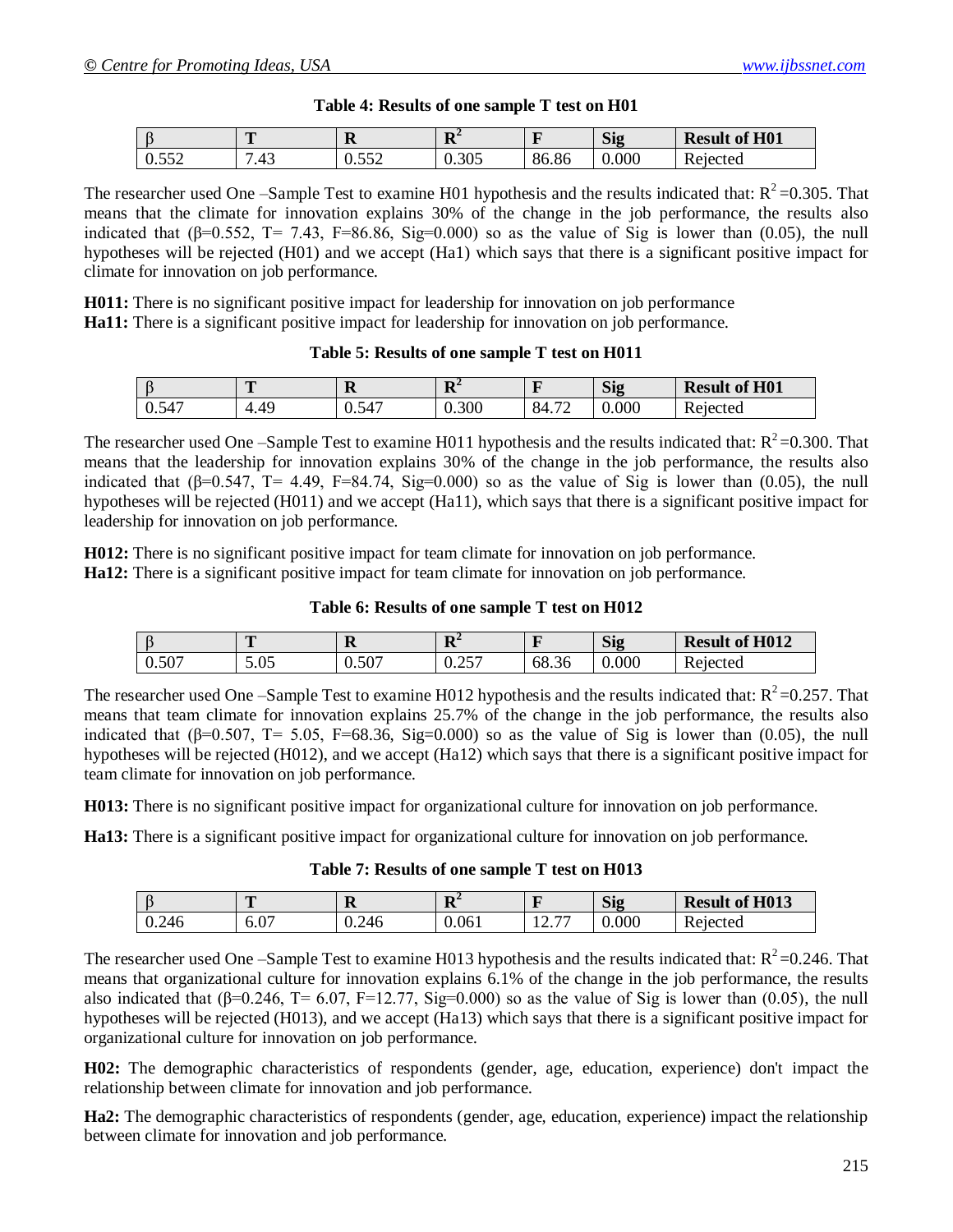| Table 8: Results of one sample T test on H02 |
|----------------------------------------------|
|                                              |

|                                            | $\mathbf{r}$   | г<br>л                                     | $\mathbf{D}^{\perp}$<br>A | $\sim$ | $\sim$<br>Si <sub>2</sub> | of $H02$<br><b>Result</b> |
|--------------------------------------------|----------------|--------------------------------------------|---------------------------|--------|---------------------------|---------------------------|
| $\mathbf{1} \cap$<br>- 1.<br><u>v. 191</u> | $\sim$<br>14.3 | $\overline{\phantom{0}}$<br><u>v. i ji</u> | $01-$<br>V. U1.           | 0.846  | 498<br>v.                 | accepted                  |

The researcher used One –Sample Test to examine H02 hypothesis and the results indicated that:  $R^2$  =0.017. That means that demographic characteristics of the respondents explains 1.7 % of the change in relation between climate for innovation and job performance, the results also indicated that  $(\beta = -0.131, T = 14.37, F = 0.846, T = 0.846)$ Sig=0.498) so as the value of Sig is more than (0.05), the null hypotheses will be accepted (H02). The demographic characteristic of respondents (gender, age, education, experience) doesn't impact the relationship between climate for innovation and job performance.

#### **Study Conclusions**

Based on the study finding, the main conclusions of the study are as follows:

- 3. The climate for innovation has a positive impact on job performance in Jordanian commercial banks as perceived from the employees; these results indicate that the commercial banks in Jordan are aware of the climate for innovation in enhancing organizational performance.
- 4. The leadership for innovation has a positive impact on job performance in Jordanian commercial banks as perceived from the employees; based on this result, the leadership within the commercial banks is playing a key role in enhancing performance.
- 5. The team climate for innovation has a positive impact on job performance in Jordanian commercial banks as perceived from the employees.
- 6. The organizational culture for innovation has a positive impact on job performance in Jordanian commercial banks as perceived from the employees.
- 7. Employees working in the commercial banks in Jordan perceived a high level of climate for innovation within their work environment.
- 8. The leadership for innovation is relatively high compared to both organizational culture for innovation and team climate for innovation.
- 9. Job performance as self evaluated from the employees working in the commercial banks in Jordan was perceived to be in a high level which indicates that the employees among Jordanian banks are satisfied and convinced about their performance.
- 10. There was no significant effect for the demographic characteristics of respondents (gender, age, education, experience) on the relationship between climate for innovation and job performance.

# **Study Limitations**

- 1. Lack of cooperation from many commercial banks was one of the main limitations, part of them promised to cooperate and after a long waiting period they then refused to be part of the study.
- 2. A limitation of the literature: Few related studies were found to be relevant. Because of that, the main sources of data were the primary data collected through the distrusted questionnaire.

# **Study Recommendations**

Based on the study finding the main conclusion of the study are as follows:

- 1. Using leadership as an effective tool to provide climate for innovation and impact job performance.
- 2. Decision makers in Jordanian commercial banks must be aware that providing a climate for innovation is an important determinant of job performance.
- 3. More effective team climate for innovation is highly needed to enhance job performance within commercial banks in Jordan.
- 4. More future research is highly needed to provide more supporting evidences on the study findings. At the same time, future research is recommended to take place in other Jordanian sectors (e.g., the telecommunication sector).